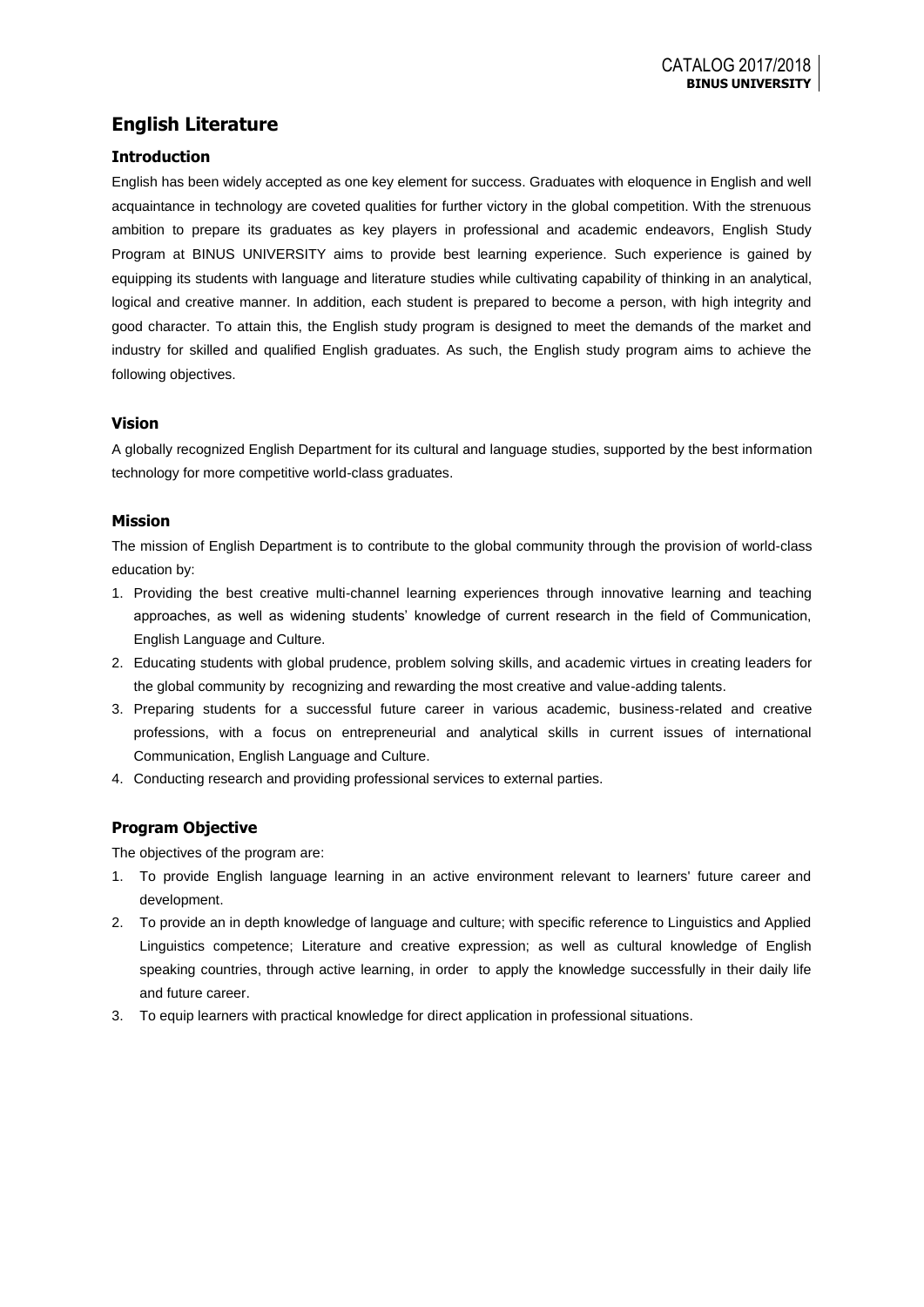## **Student Outcomes**

After completing the study, graduates are:

- 1. Competent in both oral and written English, in the contexts of general communications, academic, and work, according to the standard of quality.
- 2. Competent in oral and written English for at least one field of English for Specific Purposes (ESP).
- 3. Able to adapt English Speaker culture through written review of literature and culture into mother tongue.
- 4. Able to apply concepts of language in oral and written forms through Literary and Cultural analyses.
- 5. Able to apply linguistic expertise to adapt culture and utilization of knowledge across sciences, into mother tongue and in various forms of text.
- 6. Able to communicate in cross-cultural contexts based on politeness strategies, sensitivity and respect for cultural differences, ethics, and applicable values.
- 7. Able to apply Information Technology and Communication in the contents of language skills, linguistics, literature, culture and society within the contexts of organization*.*
- 8. Able to translate papers in both spoken and written forms in various texts and media.
- 9. Able to produce various creative texts by applying the concepts of language, Literature and Culture.
- 10. Able to apply the concepts of English language and learning aspects of English as a foreign language.
- 11. Able to communicate in oral and written according to concepts of language in a cultured-business context.

## **Prospective Career of the Graduates**

With the above-mentioned skills and knowledge, the English graduate is able to follow a career in:

- 1. Language instructor
- 2. Translator
- 3. Copy-writer
- 4. Creative writer
- 5. Travel writer
- 6. Novelist
- 7. Civil service and Government Departments (e.g. Department of Foreign Affairs; Post and Telecommunications; Department of Commerce; Department of Finance)
- 8. Private sector (Human Resources; Public Relations; Training)
- 9. Diplomatic service (Cultural; Education; Public Relations)
- 10. Self-employment: (Language school; translation bureau; and travel agency)
- 11. Continue to post-graduate study (S2)
- 12. Entrepreneurs

In addition to academic activity, the English study program includes small-scale research project. The department also takes an active part in writing articles for the Language and Literature Journal (published twice a year). The research conducted during the English study program includes investigation of Language, Literature, Culture, Linguistics, and Teaching.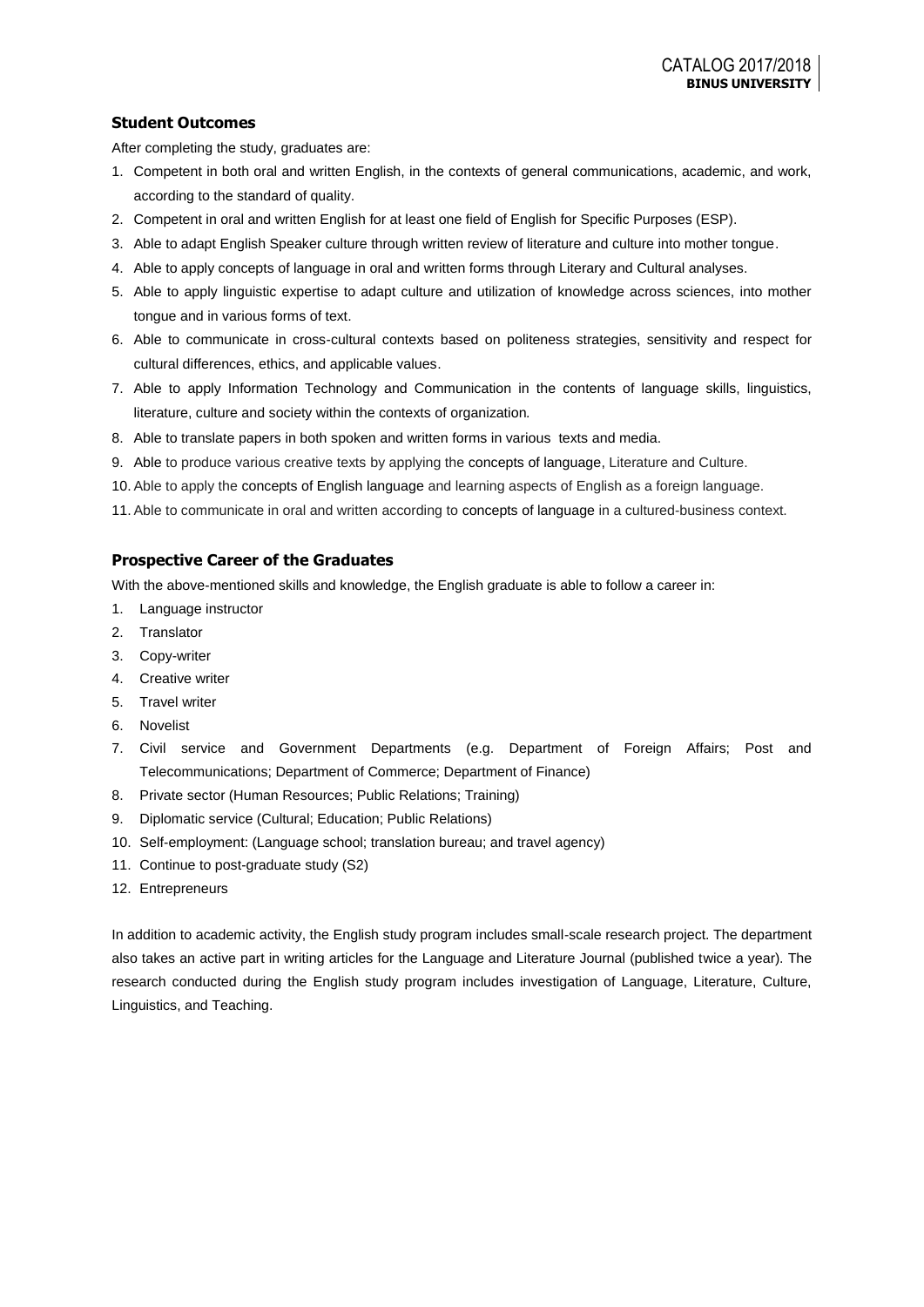## **Curriculum**

In order to equip graduates with the above-mentioned skills, the English Study Program curriculum:

- 1. Combines an academic atmosphere with active study so that graduates have a solid knowledge and reliable skills in Language, Literature and Culture.
- 2. Develops the knowledge and skills of the students in a foreign language discipline.
- 3. Develops the attitude and critical reasoning of students.
- 4. Encourages the student to develop an attitude of independent learning which will continue into their professional lives and in their approach to life-long learning.
- 5. Provides students with the knowledge of research techniques so that those who wish to will have the skills to study at post-graduate level.

In line with the above-mentioned skills, the English Study Program is responsive to the requirements of the global workplace. The curriculum of the English study program attempts to respond to the needs of industry and business, and as such it is categorized into groups.

### **Core Group**

This group is designed to equip the students with the ability to use English for communication purposes, and consists of grammar, listening, speaking, writing and reading from the basic to advanced level in order that the graduates have sufficient knowledge and skills to enter the world of work.

### **Character Building Group**

Character Building courses aim to build the character of the students in order that they will be able to interact properly in society and engage well in the workplace. In addition, the courses prepare the students to have the ability to analyze the needs of the market and their preferred profession. The graduates will also be provided with the ability to effectively and efficiently plan and organize their work well.

#### **Stream Group**

The stream group that is often referred to as Professional Enrichment in Language Group comprises four main streams, namely: Translation, Creative Writing and Media, English as Foreign Language Learning, and English for Business Professionals. The students will specialize in one of the streamsand will comprise portfolios in preparing for their future in the preferred field of professions. This way the students will not only have the knowledge but also the opportunities to apply that knowledge. This steaming pathway will align with the Internship program, provided for the students to prepare their portfolios.

#### **Elective Group**

This group offers such optional courses as Introduction to Film Studies, Introduction to Indonesian Music and Culture, Broadcasting, Editing, Advertising, Popular Culture, and Public Speaking, which can be taken up separately. It has the purpose to widen the insight and knowledge of the students according to their interest and curiosity in certain knowledge areas as mentioned above. By covering various topics they will have greater opportunity to be able to apply their knowledge in the workplace.

#### **Internship and Research Programs**

As an integral process in the curriculum, students are required to implement their knowledge and skills, through Internship program. The Internship program has been deemed successful in shaping the qualification of the graduates while keeping them grounded to the needs of the wider community.

Foundations of research are provided since the first year of the study and are lead up to more focused and evidence-based small-scale research towards the later years of the study. Final year students are required to write an extensive research-based paper, called *Skripsi*, as final milestone toward the completion of the degree.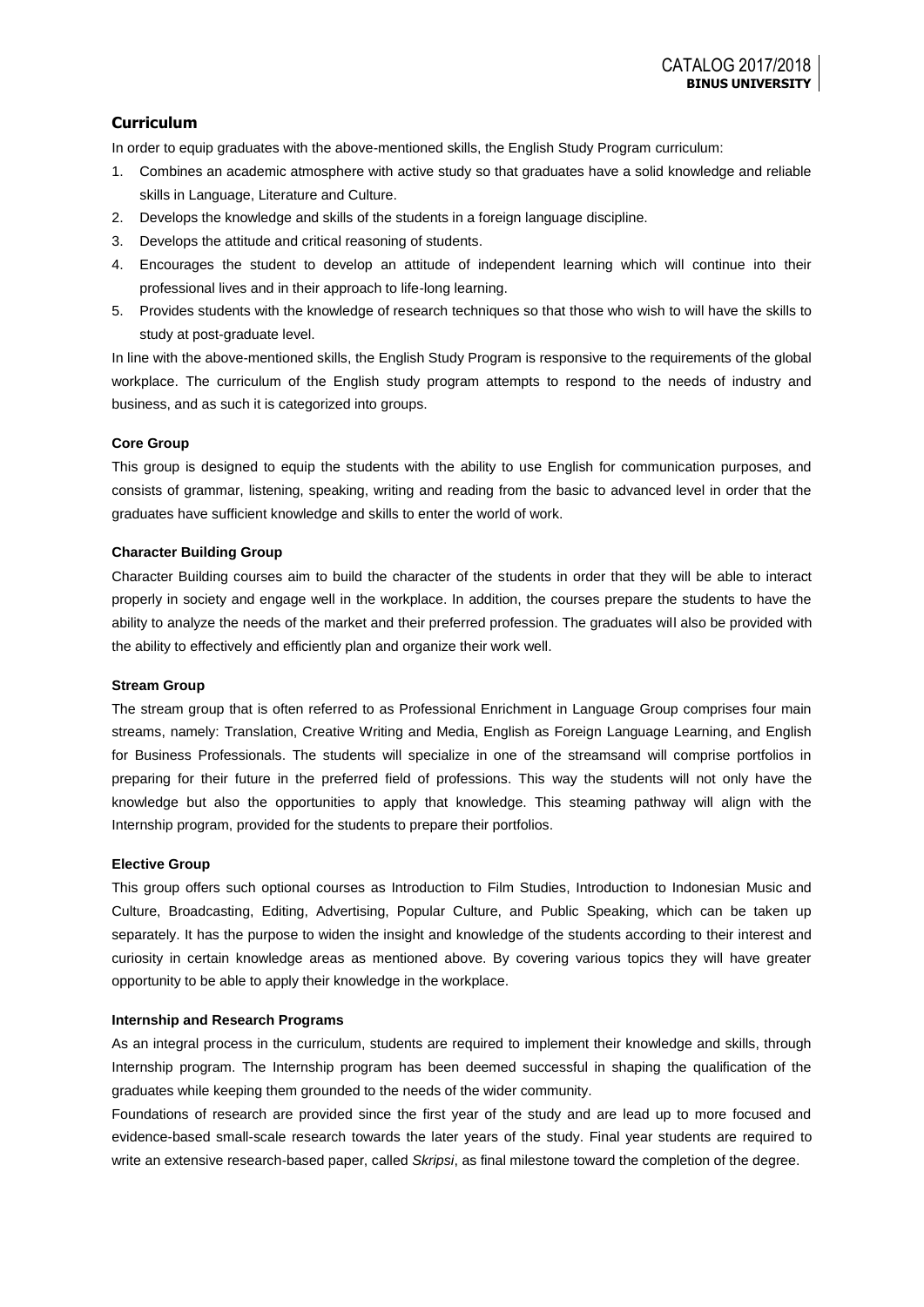## **Course Structure**

| Sem            | Code                        | <b>Course Name</b>                                                 | <b>SCU</b>     | <b>Total</b> |  |  |
|----------------|-----------------------------|--------------------------------------------------------------------|----------------|--------------|--|--|
|                | CHAR6013                    | Character Building: Pancasila                                      | 2              |              |  |  |
|                | <b>ENGL6144</b>             | The Sound of English                                               | 4              |              |  |  |
| 1              | <b>ENGL6145</b>             | Intercultural and Cross-Cultural Communication                     | $\overline{2}$ | 20           |  |  |
|                | <b>ENGL6143</b>             | Language in Use I                                                  | 4              |              |  |  |
|                | SOCS6029                    | Indonesian Language, Culture and Society                           | 4              |              |  |  |
|                | SOCS6005                    | Literature and Event: The Nature of Fiction                        | 4              |              |  |  |
|                | CHAR6014                    | Character Building: Kewarganegaraan                                | $\overline{2}$ |              |  |  |
|                | <b>COMP6201</b>             | Desktop Publishing                                                 | 2              |              |  |  |
|                | <b>ENGL6146</b>             | Academic Writing 101                                               | 4              |              |  |  |
| $\overline{2}$ | <b>LANG6061</b>             | Indonesian                                                         | 1              | 21           |  |  |
|                | <b>ENGL6147</b>             | Language in Use II                                                 | 4              |              |  |  |
|                | SOCS6006                    | Western Culture and Society                                        | 4              |              |  |  |
|                | <b>ENGL6149</b>             | English Syntax                                                     | 4              |              |  |  |
|                | SOCS6015                    | History of English Language and Literature                         | 4              |              |  |  |
|                | <b>ENGL6150</b>             | Language in Use III                                                | 4              |              |  |  |
| 3              | SOCS6007                    | Survey of English Prose, Poetry and Drama                          | 4              | 22           |  |  |
|                | <b>ENGL7155</b>             | <b>English Qualification</b>                                       | 4              |              |  |  |
|                | <b>ENTR6003</b>             | Entrepreneurship I                                                 | 2              |              |  |  |
|                | <b>ENGL6151</b>             | Projects in Language, Literature and Culture                       | 4              |              |  |  |
|                | <b>CHAR6015</b>             | Character Building: Agama                                          | $\overline{2}$ |              |  |  |
|                | SOCS6008                    | Introduction to Language and Philosophy                            | 4              |              |  |  |
|                | SOCS6009                    | Literary Criticism                                                 | 4              |              |  |  |
|                | SOCS6020                    | Imagining Me: Interpersonal Communication in the<br>Digital World* | 4              |              |  |  |
|                | <b>Stream: Translation</b>  |                                                                    |                |              |  |  |
|                | <b>ENGL6153</b>             | <b>Translating Non-Fiction</b>                                     | 4              |              |  |  |
|                | <b>ENGL8056</b>             | Editing                                                            | $\overline{2}$ |              |  |  |
|                | <b>ENGL6152</b>             | Introduction to Stylistics                                         | $\overline{2}$ |              |  |  |
|                |                             | <b>Stream: Creative Writing and Media</b>                          |                |              |  |  |
| $\overline{4}$ | <b>ENGL6157</b>             | Fiction & Non Fiction Writing                                      | 4              | 22           |  |  |
|                | <b>ENGL6162</b>             | <b>Travel Writing</b>                                              | 2              |              |  |  |
|                | SOCS6021                    | Social and Digital Media Writing                                   | 2              |              |  |  |
|                |                             | Stream: English as Foreign Language Learning                       |                |              |  |  |
|                | <b>EDUC6044</b>             | Introduction to English Language Learning                          | 4              |              |  |  |
|                | EDUC8003                    | English for Specific Purposes: Second Language<br>Learning         | $\overline{2}$ |              |  |  |
|                | <b>EDUC8007</b>             | Instructional and Media Development in ESL/EFL                     | $\overline{2}$ |              |  |  |
|                |                             | <b>Stream: English for Business Professionals</b>                  |                |              |  |  |
|                | <b>ENGL6154</b>             | <b>English for Business Communications</b>                         | 4              |              |  |  |
|                | <b>ENGL6174</b>             | English in Marketing and Advertising                               | $\overline{c}$ |              |  |  |
|                | <b>ENGL6169</b>             | <b>English for Professionals</b>                                   | $\overline{2}$ |              |  |  |
| 5              | <b>Enrichment Program I</b> |                                                                    | 15             | 15           |  |  |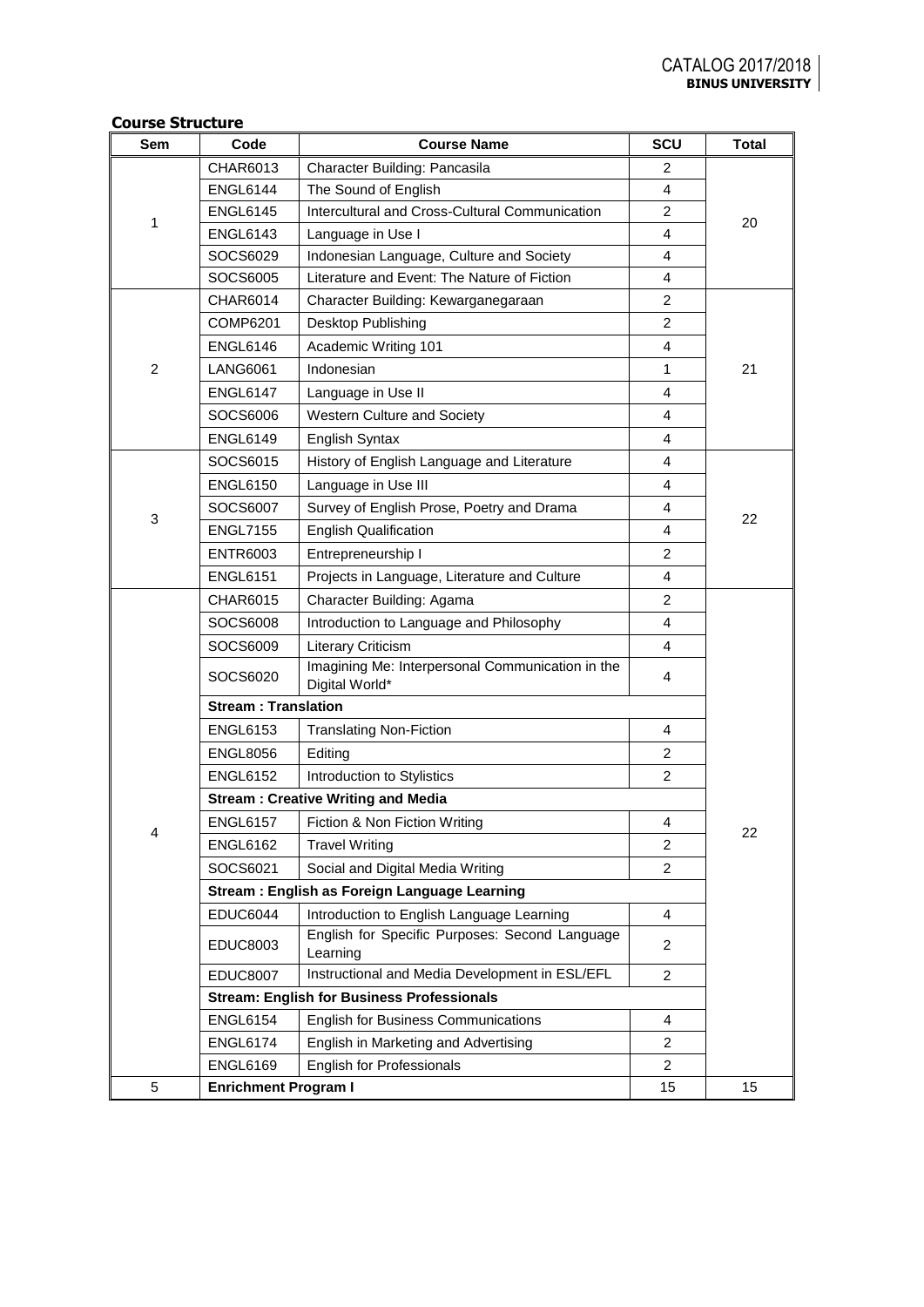| Sem                      | Code                           | <b>Course Name</b>                                               | SCU            | Total                       |
|--------------------------|--------------------------------|------------------------------------------------------------------|----------------|-----------------------------|
|                          | <b>ENTR6004</b>                | Entrepreneurship II                                              | 2              |                             |
|                          | <b>ENGL6148</b>                | Language in Society*                                             | 4              |                             |
|                          | <b>RSCH6009</b>                | Methods in Language and Social Research                          | 4              |                             |
|                          | <b>RSCH6010</b>                | Seminar on Research                                              | $\overline{2}$ |                             |
|                          | <b>Stream: Translation</b>     |                                                                  |                |                             |
|                          | <b>ENGL6156</b>                | <b>Translating in Legal Contexts</b>                             | $\overline{c}$ |                             |
|                          | <b>ENGL6161</b>                | <b>Translating Fiction</b>                                       | $\overline{2}$ |                             |
|                          | <b>ENGL6160</b>                | Current Issues in Linguistics and Translation                    | 4              |                             |
|                          |                                | <b>Stream: Creative Writing and Media</b>                        |                |                             |
|                          | <b>ENGL6170</b>                | Performance Writing                                              | 2              |                             |
|                          | <b>ENGL6158</b>                | Writing for Children and Young Adults                            | $\overline{c}$ |                             |
|                          | SOCS6022                       | <b>Current Issues in Creative Writing</b>                        | 4              |                             |
|                          |                                | Stream: English as Foreign Language Learning                     |                |                             |
|                          | <b>EDUC6045</b>                | Classroom Communication and Learning                             | 2              |                             |
|                          | <b>ENGL6159</b>                | Understanding ESL/EFL Learners                                   | $\overline{2}$ |                             |
| 6                        | <b>EDUC6002</b>                | Current Issues in Foreign Language Learning                      | 4              | 24                          |
|                          |                                | <b>Stream: English for Business Professionals</b>                |                |                             |
|                          | <b>MGMT6156</b>                | Introduction to Leadership and Management                        | $\overline{2}$ |                             |
|                          | <b>MKTG6112</b>                | Innovations<br>Language<br>in<br>Marketing<br>and<br>Advertising | $\overline{c}$ |                             |
|                          | COMM6126                       | <b>Current Issues in Business Communications</b>                 | 4              |                             |
|                          | <b>Elective Courses List**</b> |                                                                  |                |                             |
|                          | <b>ENGL8037</b>                | Popular Culture                                                  | $\overline{c}$ |                             |
|                          | <b>ENGL8055</b>                | <b>Broadcasting</b>                                              | $\overline{c}$ |                             |
|                          | <b>ENGL8057</b>                | Advertising                                                      | 2              |                             |
|                          | <b>ENGL6084</b>                | Introduction to Film Studies                                     | $\overline{c}$ |                             |
|                          | SOCS6010                       | Studies in Modern literature                                     | 4              |                             |
|                          | SOCS6030                       | Introduction to Pragmatics and Discourse                         | $\overline{2}$ |                             |
|                          | <b>ENGL6087</b>                | Introduction to Indonesian Music and Culture                     | $\overline{2}$ |                             |
|                          | <b>ENGL6164</b>                | New Media Writing                                                | $\overline{2}$ |                             |
|                          | <b>EDUC8001</b>                | Introduction to Language and Testing                             | $\overline{c}$ |                             |
|                          | <b>EDUC8005</b>                | Mobile-Assisted Language Learning                                | $\overline{c}$ |                             |
| $\overline{\mathcal{I}}$ | <b>Enrichment Program II</b>   |                                                                  | 16             | 16                          |
| 8                        | <b>ENGL6011</b>                | <b>Thesis</b>                                                    | 6              | 6                           |
|                          |                                |                                                                  |                | <b>TOTAL CREDIT 146 SCU</b> |

*\*) Entrepreneurship Embedded*

*\*\*) Elective Courses: Students choose 4 credits from elective courses list on 6th Semester*

**Enrichment Program I (5th Semester) & Enrichment Program II (7th Semester):**

-) *Student will take one of enrichment program tracks (off campus).*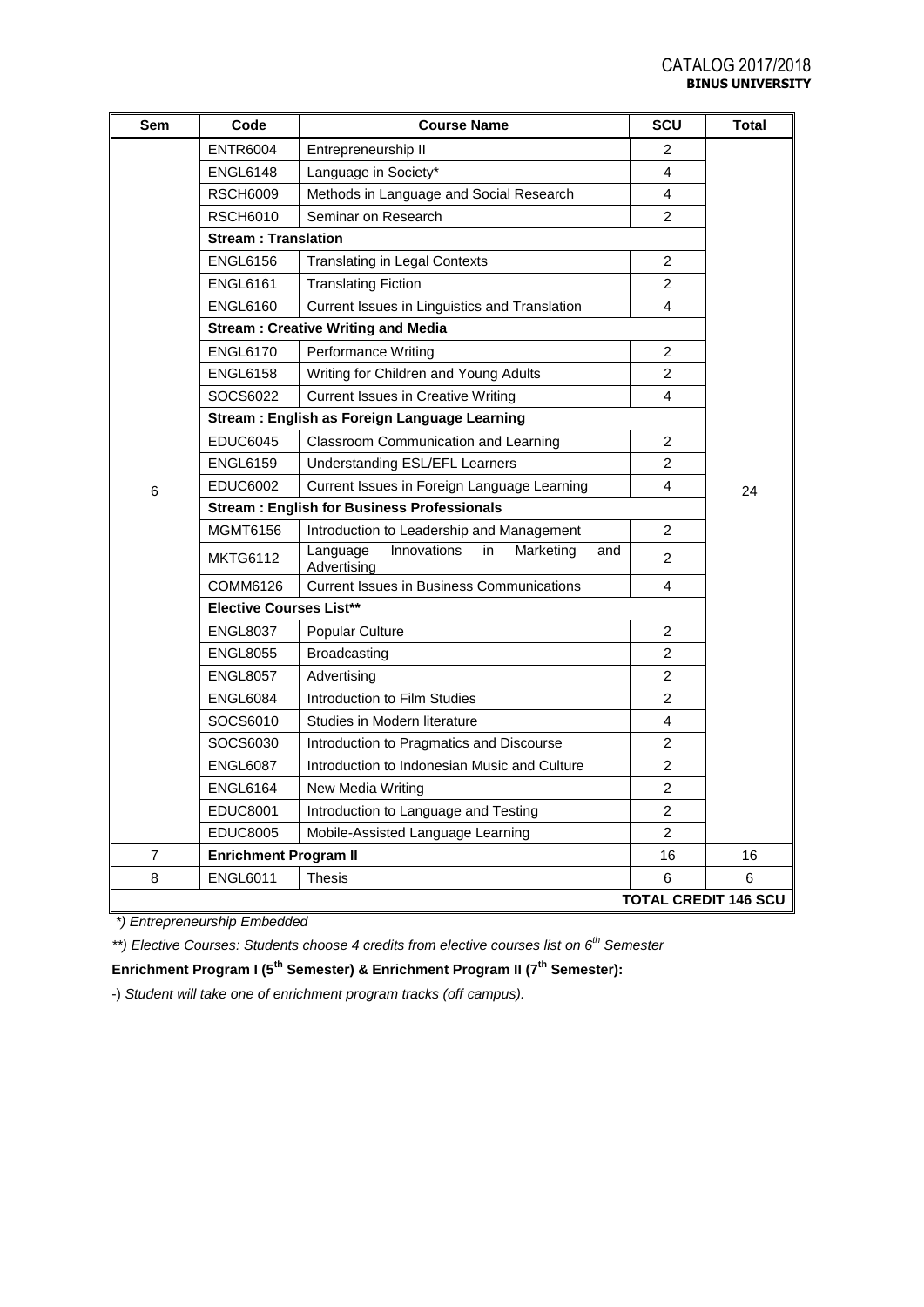## **Enrichment Track Scheme**

|                         |               |              |              | Semester 5   |              |     |              |              |              | Semester 7   |              |     |
|-------------------------|---------------|--------------|--------------|--------------|--------------|-----|--------------|--------------|--------------|--------------|--------------|-----|
| <b>Track</b>            | $\mathsf{IN}$ | <b>RS</b>    | EN           | CD           | <b>SA</b>    | etc | IN           | <b>RS</b>    | EN           | CD           | <b>SA</b>    | etc |
| $\mathbf{1}$            | $\mathsf{v}$  |              |              |              |              |     | $\mathsf{v}$ |              |              |              |              |     |
| $\sqrt{2}$              |               | $\mathsf{V}$ |              |              |              |     | $\mathsf{V}$ |              |              |              |              |     |
| $\mathbf{3}$            |               |              | $\mathsf{v}$ |              |              |     | $\mathsf{v}$ |              |              |              |              |     |
| $\overline{\mathbf{4}}$ |               |              |              | $\mathsf{V}$ |              |     | $\mathsf{v}$ |              |              |              |              |     |
| $\overline{5}$          |               |              |              |              | $\mathsf{V}$ |     | $\mathsf{v}$ |              |              |              |              |     |
| 6                       | $\mathsf{v}$  |              |              |              |              |     |              | ${\sf V}$    |              |              |              |     |
| $\overline{7}$          |               | $\mathsf{V}$ |              |              |              |     |              | $\mathsf{V}$ |              |              |              |     |
| $\bf 8$                 |               |              | $\mathsf{V}$ |              |              |     |              | $\mathsf{V}$ |              |              |              |     |
| $\boldsymbol{9}$        |               |              |              | $\mathsf{V}$ |              |     |              | $\mathsf{V}$ |              |              |              |     |
| $10$                    |               |              |              |              | V            |     |              | $\mathsf{V}$ |              |              |              |     |
| 11                      | $\mathsf{V}$  |              |              |              |              |     |              |              | v            |              |              |     |
| 12                      |               | $\mathsf{V}$ |              |              |              |     |              |              | $\mathsf{V}$ |              |              |     |
| 13                      |               |              | ${\sf V}$    |              |              |     |              |              | $\mathsf{V}$ |              |              |     |
| 14                      |               |              |              | $\mathsf{v}$ |              |     |              |              | $\mathsf{V}$ |              |              |     |
| 15                      |               |              |              |              | $\mathsf{V}$ |     |              |              | v            |              |              |     |
| $16\,$                  | $\mathsf{v}$  |              |              |              |              |     |              |              |              | $\mathsf{V}$ |              |     |
| 17                      |               | $\mathsf{v}$ |              |              |              |     |              |              |              | $\mathsf{V}$ |              |     |
| 18                      |               |              | ${\sf V}$    |              |              |     |              |              |              | $\mathsf{V}$ |              |     |
| 19                      |               |              |              | $\mathsf{v}$ |              |     |              |              |              | $\mathsf{V}$ |              |     |
| 20                      |               |              |              |              | $\mathsf{V}$ |     |              |              |              | $\mathsf{v}$ |              |     |
| 21                      | $\mathsf{V}$  |              |              |              |              |     |              |              |              |              | $\mathsf{V}$ |     |
| 22                      |               | $\mathsf{V}$ |              |              |              |     |              |              |              |              | $\mathsf{V}$ |     |
| 23                      |               |              | $\mathsf{V}$ |              |              |     |              |              |              |              | v            |     |
| 24                      |               |              |              | $\mathsf{V}$ |              |     |              |              |              |              | $\mathsf{V}$ |     |
| 25                      |               |              |              |              | $\mathsf{V}$ |     |              |              |              |              | $\mathsf{V}$ |     |

Notes:<br>IN

: Internship

RS : Research

EN : Entrepreneurship

CD : Community Development

SA : Study Abroad

etc : Study Program Special Purposes

Notes:

Student will take one of enrichment program tracks

# **Enrichment Internship Track**

| Code                         | <b>Course Name</b>                              | <b>SCU</b> | Total |  |  |
|------------------------------|-------------------------------------------------|------------|-------|--|--|
| <b>Enrichment Program I</b>  |                                                 |            |       |  |  |
| <b>ENGL6186</b>              | Internship                                      | 8          |       |  |  |
| <b>ENGL6209</b>              | Reflection on Language Performance at Work      | 2          | 15    |  |  |
| <b>ENGL6210</b>              | Observation in Language Phenomena in Industries | 2          |       |  |  |
| <b>ENGL6211</b>              | Communication Skills in Language and Culture    | 3          |       |  |  |
| <b>Enrichment Program II</b> |                                                 |            |       |  |  |
| <b>ENGL6212</b>              | <b>Field Work Experience</b>                    | 8          |       |  |  |
| <b>ENGL6213</b>              | Reflection on Language Improvement at Work      | 2          | 16    |  |  |
| <b>ENGL6214</b>              | Observation in Cultural Phenomena in Industries | 2          |       |  |  |
| <b>ENGL6215</b>              | Problem Solving Skills in Language and Culture  | 4          |       |  |  |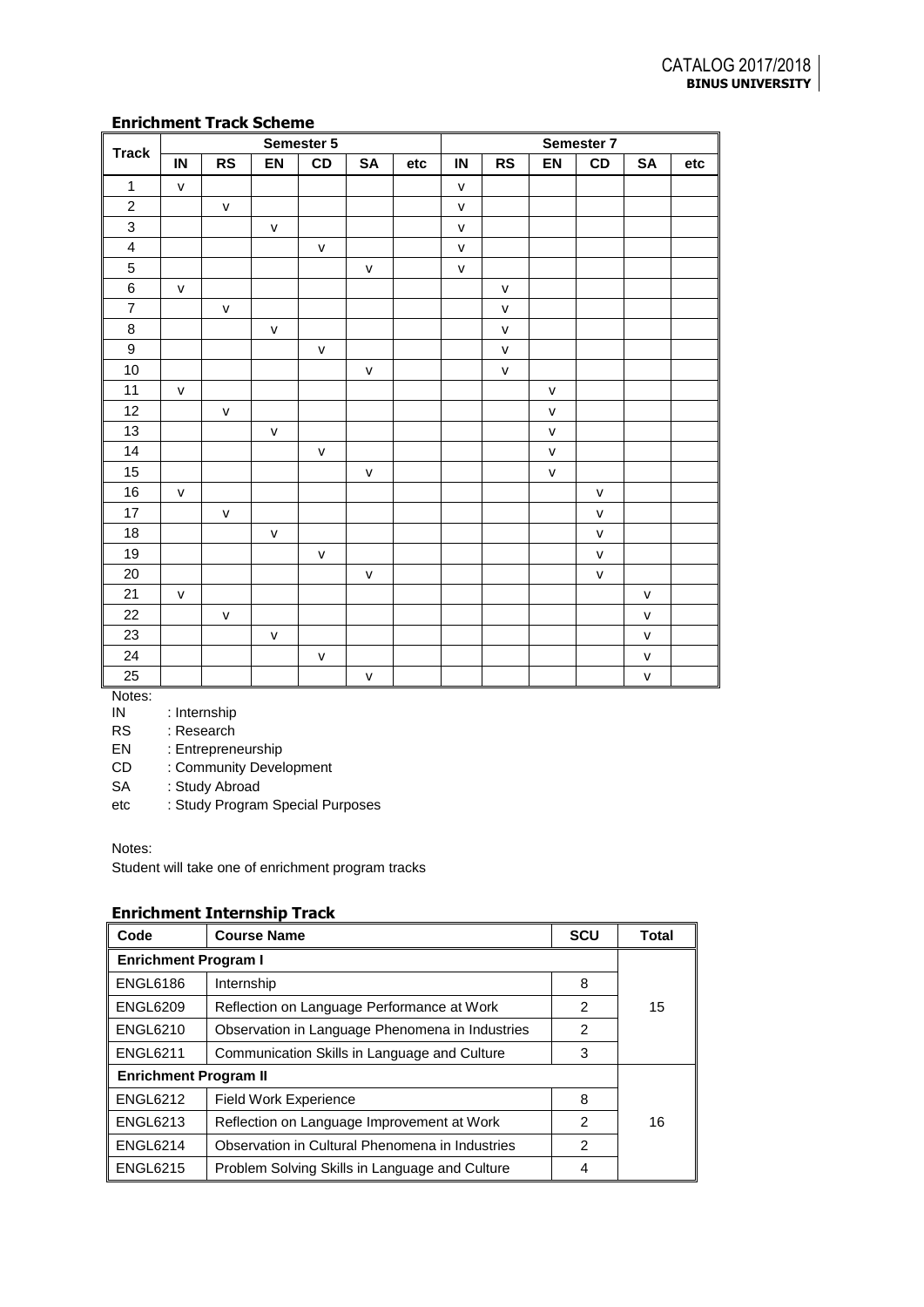# **Enrichment Entrepreneurship Track**

| Code                                                                                                                    | <b>Course Name</b>                     | <b>SCU</b>     | <b>Total</b> |  |  |
|-------------------------------------------------------------------------------------------------------------------------|----------------------------------------|----------------|--------------|--|--|
| <b>Enrichment Program I</b>                                                                                             |                                        |                |              |  |  |
| <b>ENTR6294</b>                                                                                                         | <b>Business Start Up</b>               | 8              |              |  |  |
| <b>ENTR6219</b>                                                                                                         | Language and Culture Business Model    |                | 15           |  |  |
| <b>ENTR6220</b>                                                                                                         | Language Business Venture              | $\mathfrak{p}$ |              |  |  |
| ENTR6252                                                                                                                | English for EES in Start-Up Business   | 3              |              |  |  |
| <b>Enrichment Program II</b>                                                                                            |                                        |                |              |  |  |
| <b>ENTR6481</b>                                                                                                         | Growing a Business                     | 8              |              |  |  |
| ENTR6482                                                                                                                | Language and Culture Business Plan     | $\overline{2}$ |              |  |  |
| <b>ENTR6483</b>                                                                                                         | Language Business Venture Capital      | $\mathfrak{p}$ |              |  |  |
| <b>ENTR6484</b>                                                                                                         | English for EES in Business Experience | 4              | 16           |  |  |
| Enrichment Program II: (For students who only take Entrepreneurship track in<br>semester 7, should take these courses:) |                                        |                |              |  |  |
| <b>ENTR6294</b>                                                                                                         | <b>Business Start Up</b>               | 8              |              |  |  |
| <b>ENTR6219</b>                                                                                                         | Language and Culture Business Model    | 2              |              |  |  |
| <b>ENTR6220</b>                                                                                                         | Language Business Venture              | $\mathfrak{p}$ |              |  |  |
| <b>ENTR6485</b>                                                                                                         | English for EES in Start Up Business   | 4              |              |  |  |

## **Enrichment Research Track**

| Code                         | <b>Course Name</b>                       | <b>SCU</b> | Total |  |  |
|------------------------------|------------------------------------------|------------|-------|--|--|
| <b>RSCH6226</b>              | Research Experience                      | 8          |       |  |  |
| <b>RSCH6167</b>              | Language and Culture Inquiry             | 4          | 15    |  |  |
| <b>RSCH6189</b>              | EES for English Language and Culture     | 3          |       |  |  |
| <b>Enrichment Program II</b> |                                          |            |       |  |  |
| <b>RSCH6415</b>              | Application of Research Theory           | 8          | 16    |  |  |
| <b>RSCH6416</b>              | Language and Culture Research Framework  | 4          |       |  |  |
| <b>RSCH6417</b>              | <b>EES for English Research Practice</b> | 4          |       |  |  |

# **Enrichment Community Development Track**

| Code                         | <b>Course Name</b>                                                                    | <b>SCU</b> | Total |  |  |
|------------------------------|---------------------------------------------------------------------------------------|------------|-------|--|--|
| <b>Enrichment Program I</b>  |                                                                                       |            |       |  |  |
| <b>CMDV6127</b>              | Community Outreach Project Implementation                                             |            |       |  |  |
| <b>CMDV6084</b>              | Community Outreach Project Design in Language<br>and Culture                          | 4          | 15    |  |  |
| CMDV6105                     | Employability<br>English<br>for<br>Learning<br>and<br><b>Entrepreneurial Skills</b>   | 3          |       |  |  |
| <b>Enrichment Program II</b> |                                                                                       |            |       |  |  |
| <b>CMDV6245</b>              | <b>Community Development Project Implementation</b><br>8                              |            |       |  |  |
| <b>CMDV6246</b>              | in.<br>Project<br>Community<br>Development<br>Design<br>Language and Culture          | 4          | 16    |  |  |
| <b>CMDV6247</b>              | Comprehensive English<br>for<br>Employability<br>and<br><b>Entrepreneurial Skills</b> | 4          |       |  |  |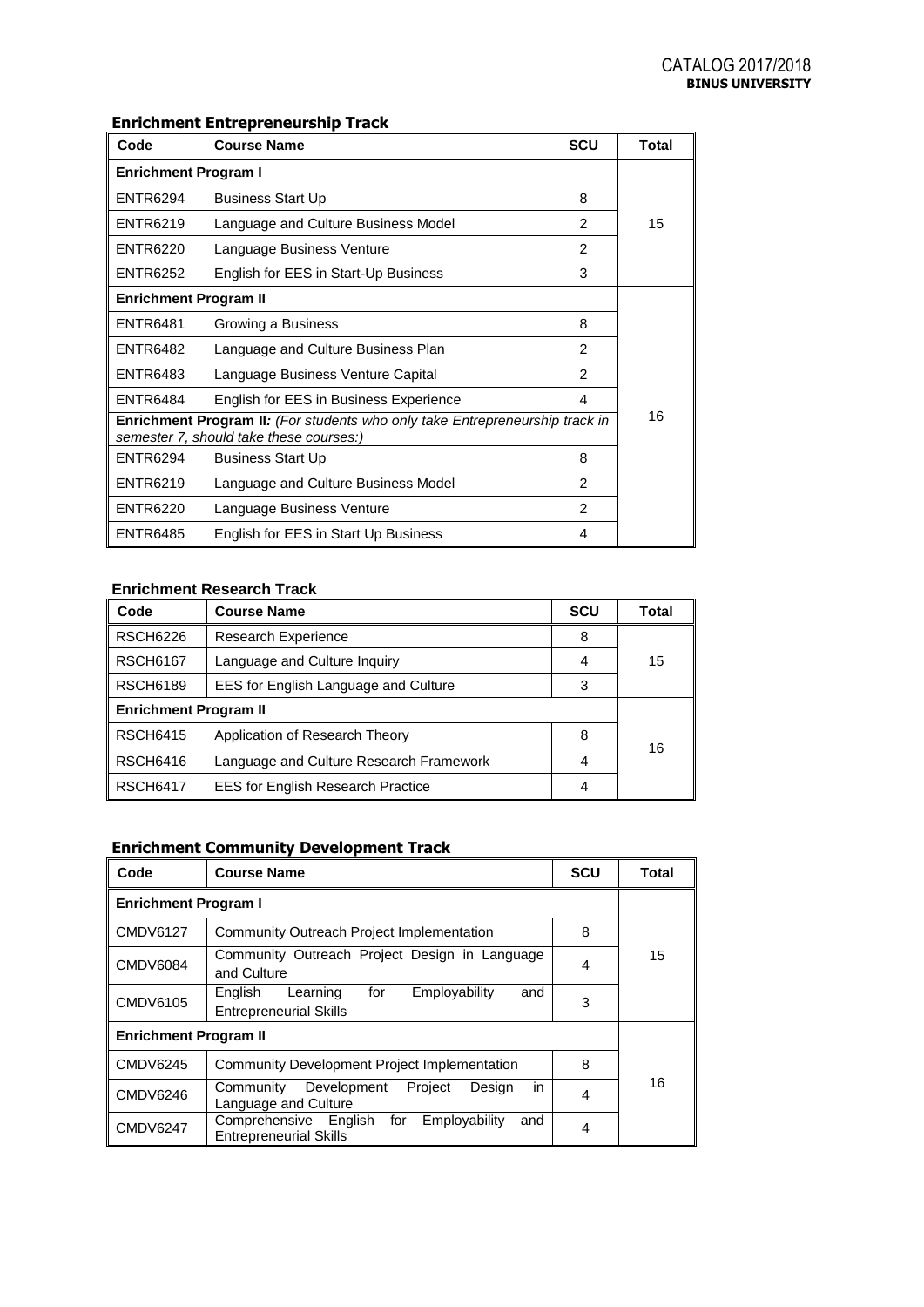## **Enrichment Study Abroad Track**

| Code                                    | <b>Course Name</b>                  | SCU            | <b>Total</b> |  |  |
|-----------------------------------------|-------------------------------------|----------------|--------------|--|--|
| Elective courses list for study abroad* |                                     |                |              |  |  |
| <b>Enrichment Program I</b>             |                                     |                |              |  |  |
| GLOB6005                                | Elective Course for Study Abroad 1  | 4              |              |  |  |
| GLOB6006                                | Elective Course for Study Abroad 2  | 4              |              |  |  |
| GLOB6007                                | Elective Course for Study Abroad 3  | $\overline{4}$ |              |  |  |
| GLOB6008                                | Elective Course for Study Abroad 4  | 4              |              |  |  |
| GLOB6009                                | Elective Course for Study Abroad 5  | $\overline{c}$ |              |  |  |
| GLOB6010                                | Elective Course for Study Abroad 6  | $\overline{2}$ |              |  |  |
| GLOB6011                                | Elective Course for Study Abroad 7  | $\overline{2}$ | 15           |  |  |
| GLOB6012                                | Elective Course for Study Abroad 8  | $\overline{2}$ |              |  |  |
| GLOB6013                                | Elective Course for Study Abroad 9  | $\overline{2}$ |              |  |  |
| GLOB6014                                | Elective Course for Study Abroad 10 | 2              |              |  |  |
| GLOB6015                                | Elective Course for Study Abroad 11 | $\overline{2}$ |              |  |  |
| GLOB6016                                | Elective Course for Study Abroad 12 | $\overline{2}$ |              |  |  |
| GLOB6041                                | Elective Course for Study Abroad 25 | 3              |              |  |  |
| GLOB6042                                | Elective Course for Study Abroad 26 | $\mathbf{1}$   |              |  |  |
| <b>Enrichment Program II</b>            |                                     |                |              |  |  |
| GLOB6017                                | Elective Course for Study Abroad 13 | $\overline{4}$ |              |  |  |
| GLOB6018                                | Elective Course for Study Abroad 14 | 4              |              |  |  |
| GLOB6019                                | Elective Course for Study Abroad 15 | 4              |              |  |  |
| GLOB6020                                | Elective Course for Study Abroad 16 | 4              |              |  |  |
| GLOB6021                                | Elective Course for Study Abroad 17 | $\overline{c}$ |              |  |  |
| GLOB6022                                | Elective Course for Study Abroad 18 | $\overline{2}$ | 16           |  |  |
| GLOB6023                                | Elective Course for Study Abroad 19 | $\overline{2}$ |              |  |  |
| GLOB6024                                | Elective Course for Study Abroad 20 | $\overline{2}$ |              |  |  |
| GLOB6025                                | Elective Course for Study Abroad 21 | $\overline{2}$ |              |  |  |
| GLOB6026                                | Elective Course for Study Abroad 22 | $\overline{2}$ |              |  |  |
| GLOB6027                                | Elective Course for Study Abroad 23 | $\overline{c}$ |              |  |  |
| GLOB6028                                | Elective Course for Study Abroad 24 | $\overline{2}$ |              |  |  |

\*)Transferred courses will be transferred based on credit transfer policies on study program with total of 15 credits for Enrichment Program I and 16 credits for Enrichment Program II.